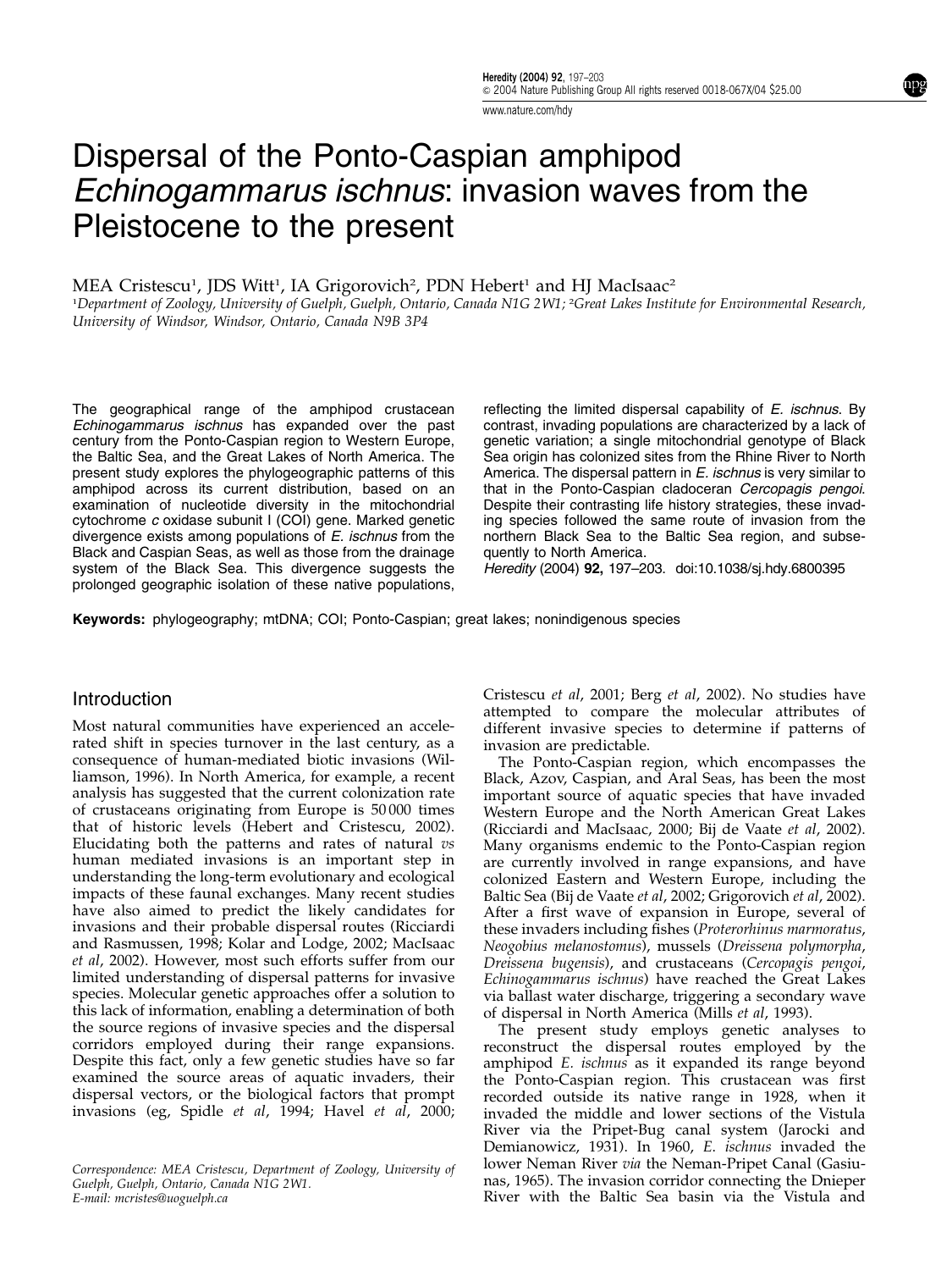Neman Rivers has been considered the epicenter of its expansion into Europe (Bij de Vaate et al, 2002). During the late 1970s and 80s, E. ischnus was discovered in canals joining the Elbe, Weser, and Ems Rivers, and subsequently in the Rhine-Herne and Wesser-Dattel canals (see Bij de Vaate et al, 2002). Finally, the species dispersed into the Rhine River in 1989 (van den Brink et al, 1993).

E. ischnus was first reported in North America from the Detroit River in 1995 (Witt et al, 1997). However, analyses of archived samples later suggested that the species had invaded western Lake Erie by 1994 and possibly as early as 1993 (van Overdijk et al, 2003). The amphipod subsequently extended its distribution explosively, reaching Lakes Huron, Ontario, and Michigan, as well as the St. Lawrence River, within just 3 years (Witt et al, 1997; Dermott et al, 1998; Nalepa et al, 2001), and Lake Superior no later than 2001 (Grigorovich et al, 2003a). Its invasion of the Great Lakes appears to have occurred largely by natural dispersal, although two 'jumps' into upper Lakes Michigan and Superior were likely associated with the interlake movement of ballast water by commercial ships (Nalepa et al, 2001; Vanderploeg et al, 2002).

Despite its well-documented range extension, little is known about the source localities of these newly established populations, the invasion corridors they exploited, or the number of colonizing events involved. Even less is known about the colonization history of E. ischnus within the Ponto-Caspian area. Most authors consider that its postglacial range encompassed the Caspian Sea (Birshtein and Romanova, 1968), as well as the least saline regions of the Black and Azov Seas (Cărăușu et al, 1955; Jażdżewski, 1980) and the lower reaches of the Ponto-Caspian watershed (Mordukhai-Boltovskoi, 1960). However, it is not known if this distribution was achieved during the late Miocene separation of the Black and Caspian basins, or as a result of subsequent invasion waves triggered by brief periods of contact between these two basins during the Pliocene or Holocene. Behning (1924) and Mordukhai-Boltovskoi (1958, 1960) suggested that E. ischnus extended its range deep into the drainage system of the Black Sea (Danube, Dniester, Southern Bug, Dnieper Rivers), Azov Sea (Don River), and Caspian Sea (Volga River), as a result of natural upstream migrations during the Holocene. However, other authors have suggested the possibility of a relict origin for E. ischnus in the large rivers of the Ponto-Caspian watershed, because its distribution is primarily restricted to regions within the late Miocene limits of this basin (eg, Bănărescu, 1991).

In this study, we examine the phylogeographic structure and dispersal patterns of E. ischnus in both the Ponto-Caspian region, and in recently invaded habitats in northern Europe, and the Laurentian Great Lakes using sequence diversity of the mitochondrial cytochrome c oxidase subunit 1 (COI) gene. We also employ a molecular clock to test the hypothesis that Miocene vicariance vs more recent (eg, Holocene) dispersal accounts for its occurrence in both the Black and Caspian Seas. We subsequently contrast patterns of natural  $\overline{v}$ s human-mediated migrations in the dispersal history of this species. Finally, we compare the molecular characteristics of E. ischnus with those of a second crustacean invader from the Ponto-Caspian region, the cladoceran Cercopagis pengoi, to determine if invasion patterns themselves are predictable.

# Materials and methods

#### Sample collection

E. ischnus was collected from 20 sites of which 13 were located in the native distribution of the species, including locations along the north-western Black Sea coast and its drainage system, as well as the northern Caspian Sea. The other seven samples were collected from recently established populations in the lower Rhine River and the Great Lakes basin. A second closely allied taxon, Echinogammarus trichiatus, was collected from five localities (Figure 1; Table 1). All individuals were preserved and stored in 95% ethanol.

#### DNA extraction, amplification, and sequencing

Sequence diversity was examined in the mitochondrial COI gene. Total DNA was extracted from two to four individuals from each location, using proteinase K methods. A 658 base pair (bp) fragment of the COI gene was amplified using the primers LCO1490 and HCO2198 (Folmer et al, 1994). The  $50 \mu l$ PCR reactions contained  $1-2\mu l$  of DNA template,  $5 \mu l$  of  $10 \times$  PCR buffer,  $2 \text{ mM } MgCl_2$ ,  $0.2 \text{ mM }$  of each dNTP,  $0.3 \mu M$  of each primer, and 1 unit of Taq polymerase. The PCR conditions consisted of 1 min at 94 °C, followed by five cycles of 60 s at  $94$  °C, 90 s at 45 °C, 60 s at 72 $\degree$ C; followed by 35 cycles of 60 s at 94 $\degree$ C, 90 s at 51<sup>°</sup>C, 60<sub>s</sub> at 72<sup>°</sup>C; followed by 5 min at 72<sup>°</sup>C. PCR products were gel purified using the Qiaex kit (Qiagen Inc) and sequenced in one direction using the ABI 377 automated sequencer using the Big Dye terminator 3 sequencing kit (30 cycles and  $55^{\circ}$ C annealing temperature).

# Phylogenetic analyses

Sequences were aligned by eye using the SeqEd v1.0.3 sequence editor (Applied Biosystems). Pairwise nucleotide sequence distances were calculated in MEGA version 2.1 (Kumar et al, 2001), using the Tamura–Nei distance model, and subsequently used to construct a neighbour-joining phenogram. Pairwise amino-acid sequence distances were calculated with P-distances using the invertebrate mitochondrial code. Confidence in the phenetic analysis was assessed with 1000 bootstrap pseudoreplicates. Maximum parsimony heuristic searches were conducted in PAUP 4b10 on a data set consisting of all unique haplotypes using tree bisection re-connection and random addition of taxa, with the multrees and steepest descent options invoked. Confidence in the parsimony analysis was assessed a priori by estimating the g1 skewness statistic (Hillis and Huelsenbeck, 1992), and a posteriori with 2000 bootstrap pseudoreplicates, with each replicate consisting of three heuristic searches. Standard indices of genetic variation, haplotype diversity  $(h)$ , and nucleotide diversity  $(\pi)$  were calculated for both geographic regions, the Ponto-Caspian region, and recently invaded habitats using DnaSP 3.53. In order to date the timing of population isolation, we employed the snapping shrimp mitochondrial COI clock of 1.4–2.2% sequence divergence per million years (Knowlton et al, 1993; Knowlton and Weigt, 1998).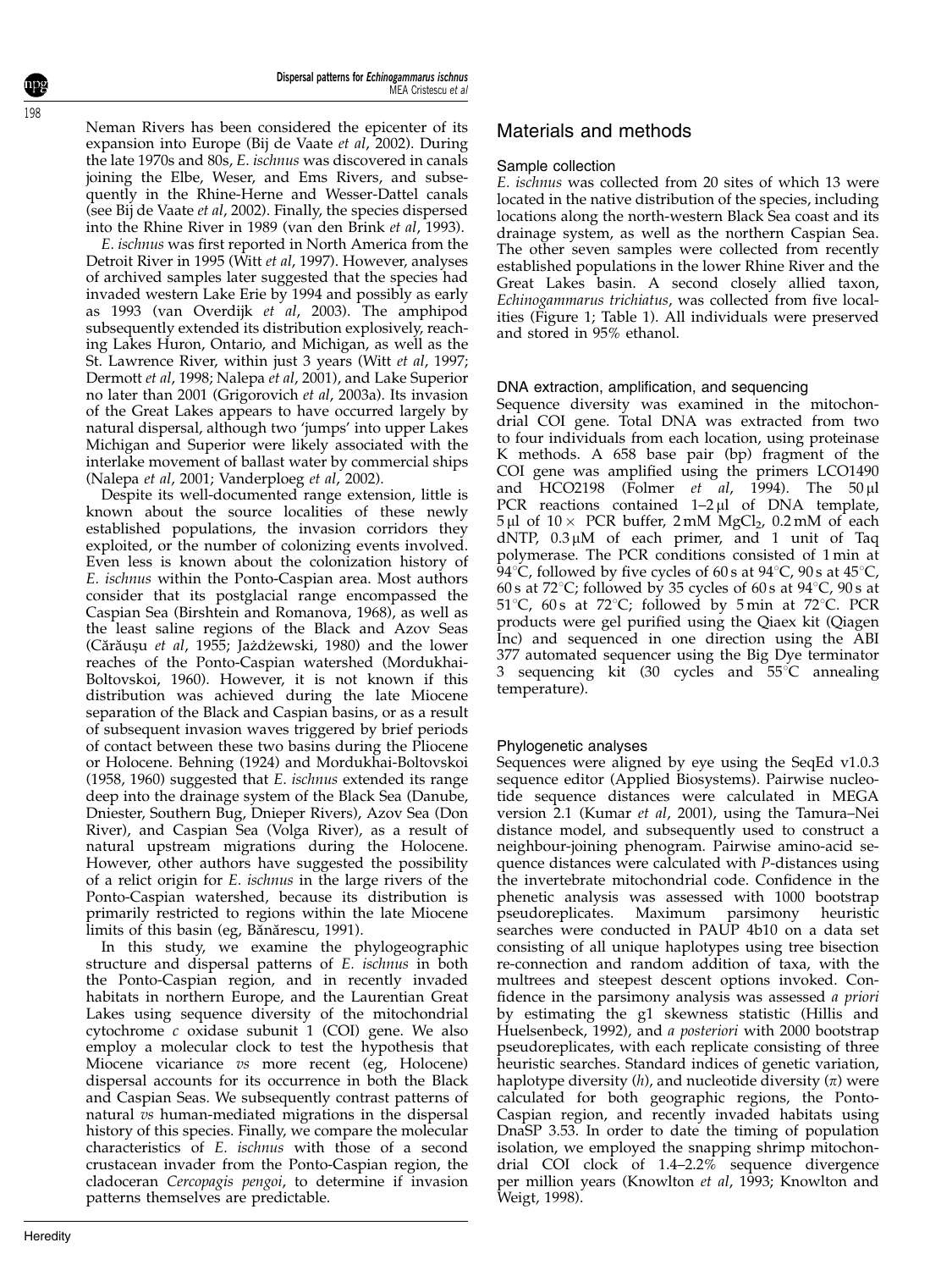Dispersal patterns for Echinogammarus ischnus MEA Cristescu et al.



**Figure 1** Collection sites for *E. ischnus* ( $\bullet$ ) and *E. trichiatus* ( $\Box$ ). Different symbols indicate cluster membership, as identified by the NJ tree in Figure 2.

# **Results**

The 642 base pair sequence alignment included 51 sequences derived from E. ischnus and 10 sequences from the outgroup taxon E. trichiatus. The alignment was unambiguous, as there were no gaps or nonsense codons among the 61 sequences. All sequences obtained in this study have been submitted to GenBank (accession numbers: AY326115–AY326126).

Among the 61 sequences, 160 nucleotide sites were variable, involving 145 synonymous and 15 nonsynonymous substitutions, while 151 sites were informative using cladistic criteria. The mean base frequencies among the sequences were 34.9% T, 20.7% C, 26.6% A, and 17.8% G. Haplotype diversity was significantly higher in populations of E. ischnus from its native habitats than in newly invaded habitats. For example, 11 haplotypes  $(h=0.89)$  were found in the Ponto-Caspian region, but only one haplotype  $(h = 0.00)$  was detected in the River Rhine basin and in North America.

The phenetic analysis recovered five phylogenetic clusters showing sequence divergences that ranged from a low of 0.29% to a maximum of 7.15% (Table 2). Two closely related groups were found in the estuaries and inlets of the Black Sea, while the other three clusters were restricted to the middle Dniester River, the middle Dnieper River, and the Caspian Sea, respectively (Figures 1 and 2). The sole haplotype from newly colonized habitats was also present in populations from the northern Black Sea region, specifically the lower Dnieper River and Simferopol Reservoir. Populations of E. trichiatus showed limited genetic diversity, with only two closely related haplotypes detected.

The maximum parsimony analysis recovered 50 equally parsimonious trees 179 steps long (consistency index = 0.927, retention index = 0.940). The  $g_1$  skewness statistic was significant  $(g_1 = -3.40, g_{1\text{crit}} = -0.20,$  $P = 0.01$ ), indicating nonrandomized signal in the data set. The parsimony analysis was concordant with the phenetic analysis, and recovered the same haplotype affiliations (Figure 3).

Based on the calibration for snapping shrimp (Knowlton et al, 1993; Knowlton and Weigt, 1998), the Black and Caspian Sea populations of E. ischnus diverged approximately 2.2–3.4 million years (myr) ago, while population divergences within the Black Sea drainage system took place about 1.8–2.8 myr ago. By comparison, the two Echinogammarus species (E. ischnus, E. trichiatus) diverged some 10–16 myr ago.

199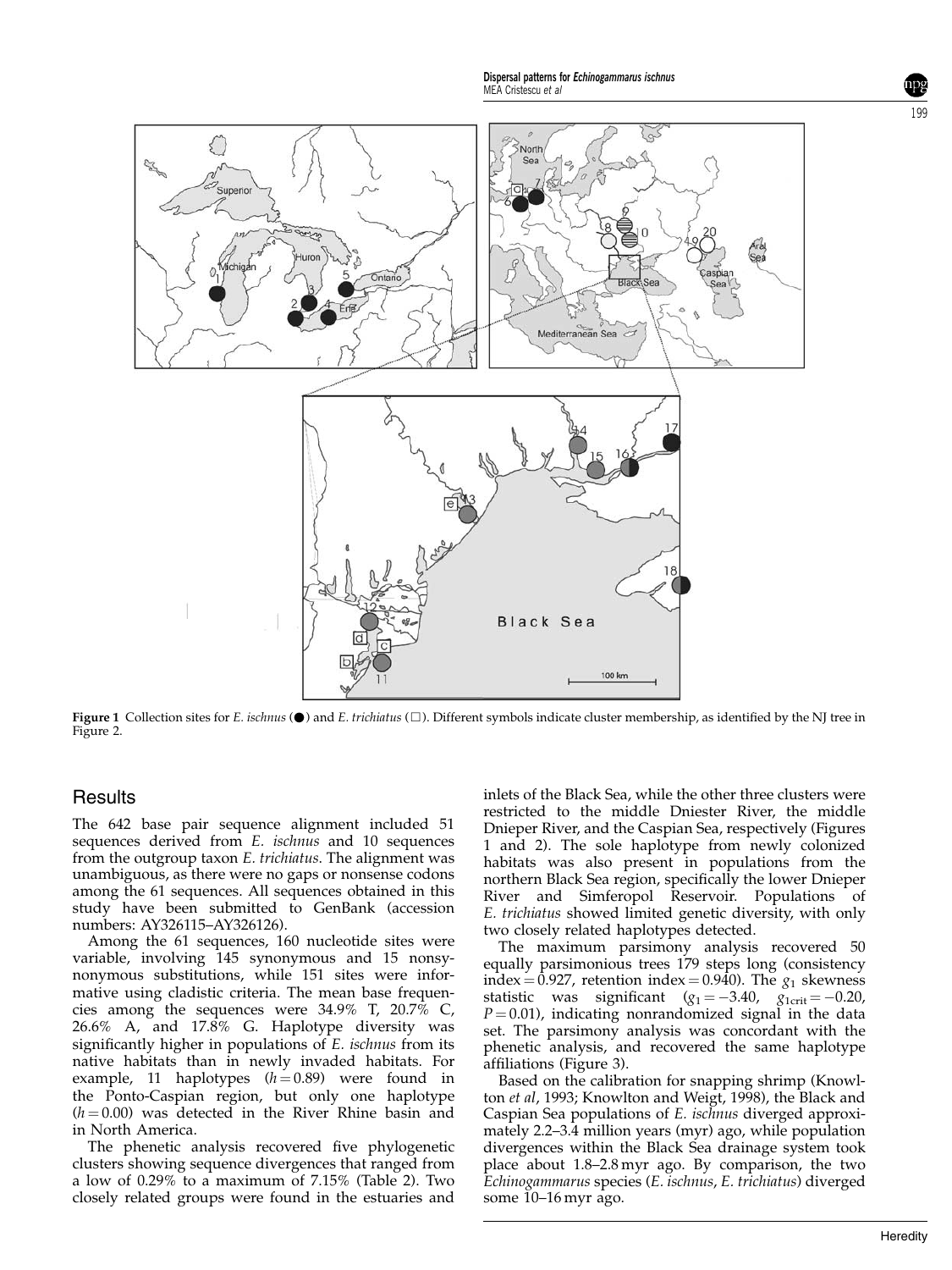|  | Dispersal patterns for Echinogammarus ischnus |                     |
|--|-----------------------------------------------|---------------------|
|  |                                               | MEA Cristescu et al |

| Table 1 Sampling sites and collection dates for populations of Echinogammarus (N - native habitat; I - recently invaded habitat) |  |  |  |
|----------------------------------------------------------------------------------------------------------------------------------|--|--|--|
|----------------------------------------------------------------------------------------------------------------------------------|--|--|--|

| Location              | Habitat | Site code      | No. of individuals sequenced | <b>Site</b>            | Collection date |
|-----------------------|---------|----------------|------------------------------|------------------------|-----------------|
| E. trichiatus         |         |                |                              |                        |                 |
| Lower Rhine River     |         | a              | 2                            | Niewe Merwed River     | April 02        |
| Danube River Delta    | N       | b              | $\overline{2}$               | Sinoie Lake, Istria    | June 99         |
| Danube River Delta    | N       | C              | 2                            | Leahova Mica Lake      | Aug 01          |
| Danube River Delta    | N       | d              | 2                            | Razim Lake, Agighiol   | Aug 99          |
| Dniester Liman        | N       | e              | $\overline{2}$               | Krasnaya Kosa          | Aug 01          |
| E. ischnus            |         |                |                              |                        |                 |
| Lake Michigan         |         | 1              | 2                            | near Muskegon Lake     | Sept 01         |
| Detroit River         |         | $\overline{2}$ | 3                            | Windsor, Ontario       | Feb 99          |
| Lake St. Clair        |         | 3              |                              | Windsor, Ontario       | Aug 01          |
| Lake Erie             |         | 4              | 3                            | Middle Sister Isle     | Aug 01          |
| Lake Ontario          |         | 5              |                              | Hamilton Harbour       | July 01         |
| Lower Rhine River     |         | 6              |                              | Niewe Merwed River     | April 02        |
| Lower Rhine River     |         | 7              |                              | Lobith                 | Sept 99         |
| Middle Dniester River | N       | 8              |                              | Novodniestrovsk        | Sept 01         |
| Kiev Reservoir        | N       | 9              |                              | Kozarovichi            | Sept 00         |
| Irpen River           | N       | 10             |                              | Kozarovichi            | Feb 99          |
| Danube River Delta    | N       | 11             | 2                            | Leahova Mica Lake      | Aug 01          |
| Danube River Delta    | N       | 12             | 3                            | Razim Lake, Agighiol   | Aug 99          |
| Dniester Liman        | N       | 13             | 3                            | Belgorod-Dniestrovskii | Sept 01         |
| Bug Liman             | N       | 14             | 3                            | Varvarovka             | Sept 01         |
| Dnieper Liman         | N       | 15             |                              | Stanislav              | Aug 99          |
| Lower Dnieper River   | N       | 16             | 3                            | Kherson                | Aug 01          |
| Kakhovka Reservoir    | N       | 17             |                              | Dam                    | Aug 99          |
| Simferopol Reservoir  | N       | 18             | $\overline{2}$               | Simferopol             | Sept 01         |
| Volga River Delta     | N       | 19             | 2                            | Stream Bystraya        | Sept 00         |
| Volga River Delta     | N       | 20             | $\overline{2}$               | Priamaya Bolda         | Aug 00          |

Table 2 Mean nucleotide percent divergence  $(\pm SE)$  at COI between and within major phylogenetic clusters identified by neighbour-joining analysis (Figure 2; 1 – invaded habitats; 2 – northern Black Sea coast; 3 – Dnieper River; 4 – Dniester River; 5 – North Caspian Sea)

| Cluster  |                |                |                |                |                | Outgroup       |
|----------|----------------|----------------|----------------|----------------|----------------|----------------|
|          |                | $0.29 + 0.17$  | $1.65 + 0.45$  | $4.05 + 0.76$  | $6.20 + 0.90$  | $20.41 + 1.57$ |
| 2        | $0.29 + 0.16$  | $0.22 + 0.11$  | $1.61 + 0.44$  | $4.23 + 0.77$  | $6.15 + 0.91$  | $20.67 + 1.57$ |
| 3        | $1.68 + 0.47$  | $1.64 + 0.45$  | $0.28 + 0.16$  | $3.77 + 0.73$  | $5.95 + 0.90$  | $21.28 + 1.62$ |
| 4        | $4.25 + 0.85$  | $4.44 + 0.86$  | $3.95 + 0.81$  |                | $6.66 + 0.95$  | $21.34 + 1.62$ |
| 5        | $6.61 + 1.01$  | $6.55 + 1.01$  | $6.32 + 1.02$  | $7.15 + 1.13$  | 0.00           | $20.70 + 1.55$ |
| Outgroup | $24.37 + 2.34$ | $24.75 + 2.36$ | $25.68 + 2.44$ | $25.80 + 2.45$ | $24.83 + 2.31$ | $0.06 + 0.05$  |

The mean uncorrected (P distance) divergence between clusters is shown above the diagonal. The mean uncorrected divergence within clusters is shown on the diagonal (bold faced). The mean corrected (Tamura–Nei) sequence divergence between clusters is represented below the diagonal.

# **Discussion**

Ponto-Caspian populations of E. ischnus show marked interbasin genetic divergence and moderate levels of intrapopulation diversity. The clear genetic subdivision between Black and Caspian Sea lineages of this species characterizes the genetic structure of many Ponto-Caspian crustaceans (Cristescu et al, 2003), and is consistent with the geological history of this region. The two basins have been separated since the beginning of the Pliocene (4–5 myr ago). Although brief periods of contact during the late Pliocene and Pleistocene may have allowed subsequent faunal exchange (Grigorovich et al, 2003b), resident taxa typically exhibit marked genetic differentiation, probably as a joint result of priority effects imposed by first colonists (De Meester et al, 2002) and subsequent local adaptation to varying salinities.

Little genetic divergence was apparent among populations of E. ischnus in isolated brackish water habitats along the Black Sea coast (ie, estuaries, inlets, river deltas). However, substantial genetic differentiation was observed among populations from rivers of the Black Sea catchment area and even between populations from the middle and lower parts of single rivers (Figures 1 and 2). This marked genetic divergence does not support the hypothesis of recent (Holocene) upstream colonization of the drainage systems from the main Black and Caspian basins (Behning, 1924; Mordukhai-Boltovskoi, 1960). Instead, our results suggest a relict origin for populations of E. ischnus in the Pontic drainage systems, indicating their role as evolutionary refugia during periods of mass extinction within the Black Sea. In fact, it is likely that glacial melt water washed these relict riverine populations into the Black Sea, leading to its recolonization.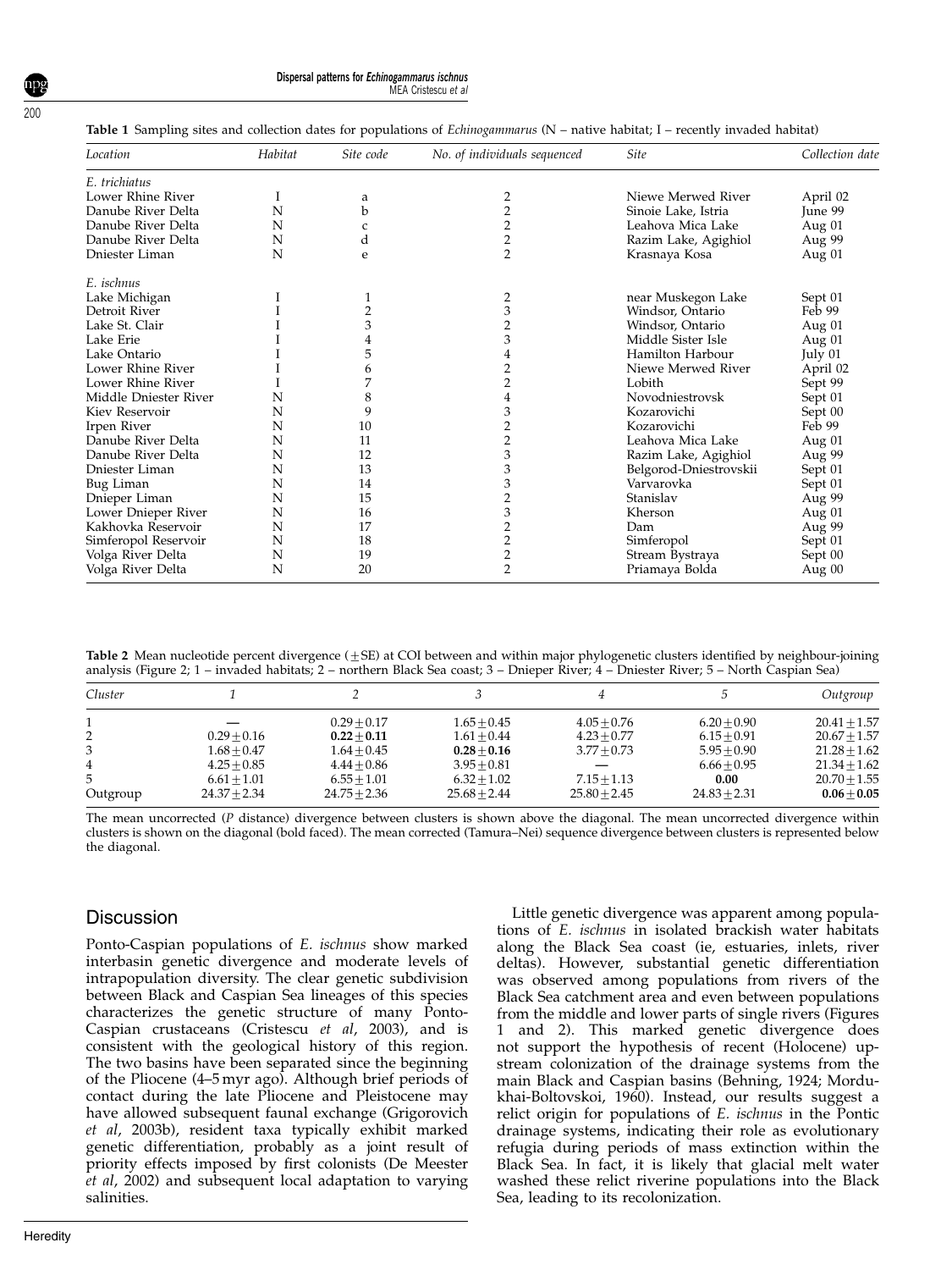

Figure 2 Neighbor-joining (NJ) tree of COI haplotypes from 20 populations of E. ischnus. The tree was rooted using E. trichiatus. Numbers above nodes give the bootstrap percentages (1000 psuedoreplicates), and numbers below branches give the decimal percentage nucleotide distance corrected with the Tamura–Nei model of sequence evolution.

In contrast to the pronounced genetic differentiation within the Ponto-Caspian area, invading populations lacked mitochondrial variation, as only a single genotype was identified from the River Rhine to the Great Lakes (Figure 2). As this genotype was also detected in the northern Black Sea and clustered tightly with other coastal populations from this region, it is likely that range expansion occurred from this area. This result is consistent with potential invasion corridors connecting the Black and Baltic Sea via the Dnieper River and the Pripet-Bug canal system (Jażdżewski and Konopacka, 1990), or connecting the Ukrainian ports at the Black Sea and the North Sea via the Danube and Rhine Rivers and the Main-Danube canal. The Great Lakes may have been invaded indirectly from populations in the Rhine River, or directly via shipping from the Black Sea basin (Ricciardi and MacIsaac, 2000; Cristescu et al, 2001; MacIsaac et al, 2001). However, as the transit time from the Rhine River to the Great Lakes is much shorter than that from the Black Sea and more traffic derives from the

former area, it is likely that North American populations of E. ischnus originated from the Rhine (MacIsaac et al, 2002; Colautti et al, 2003).

Cercopagis pengoi is another Ponto-Caspian crustacean with a recent history of invasion into the Baltic Sea and the Great Lakes. A study of mtDNA diversity identified Ukrainian coastal waters on the Black Sea as the source for the Baltic populations of C. pengoi, and supported a subsequent transfer from the Baltic Sea to North America (Cristescu et al, 2001). The phylogeographic structure of E. ischnus and C. pengoi might have been expected to differ because of their contrasting dispersal abilities (active vs passive) and dissimilar reproductive strategies (sexual vs cyclical parthenogenesis). In fact, populations of E. ischnus did possess higher haplotype diversity  $(h = 0.78$  vs  $h = 0.49$ ), higher nucleotide diversity  $(\pi = 0.018 \text{ vs } \pi = 0.006)$ , and a deeper genetic divergence between Black and Caspian populations (4.8 vs 1.6% sequence divergence) than those of C. pengoi. However, both species followed the same route of invasion from

201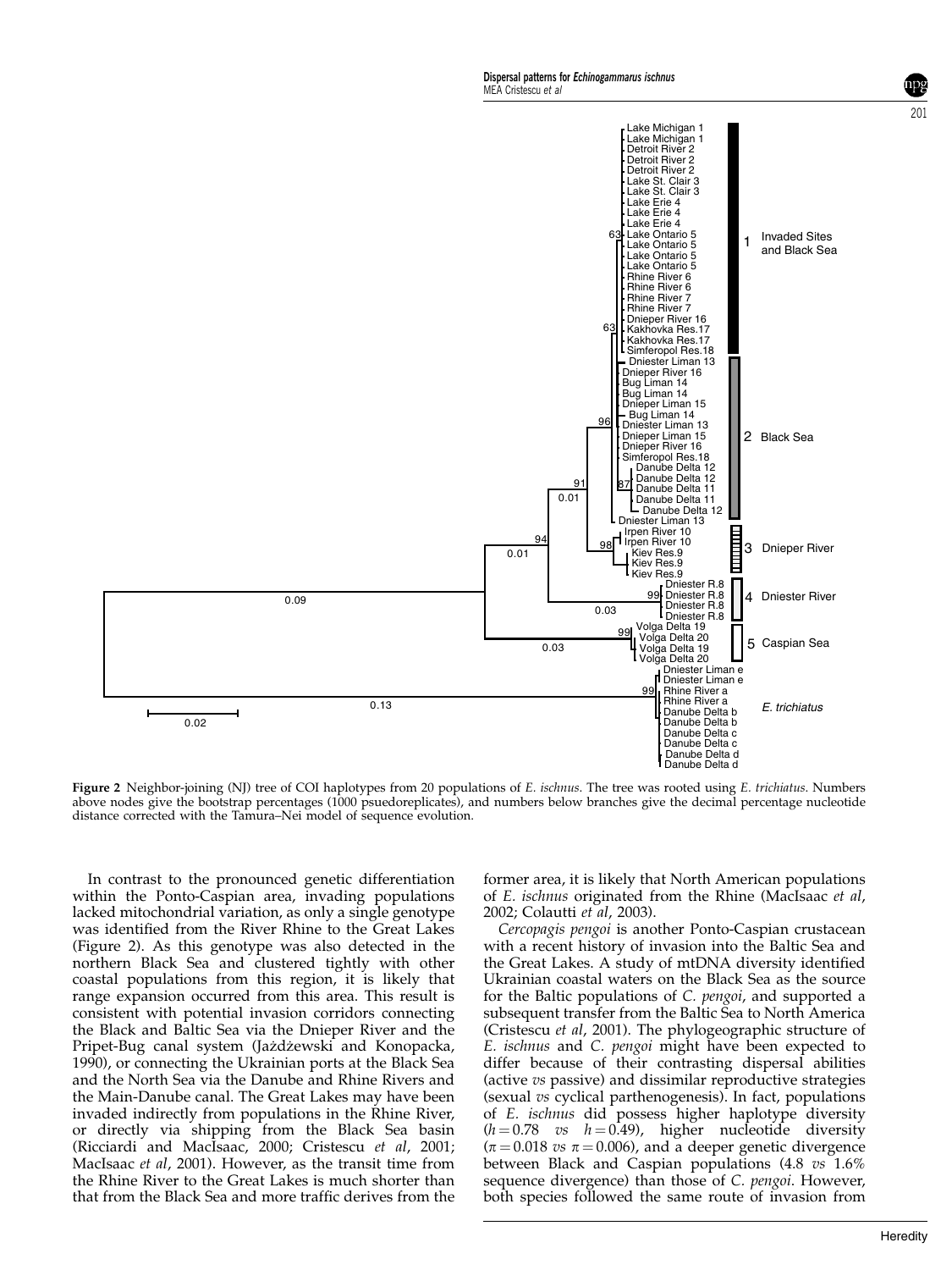

*E. trichiatus*

Dispersal patterns for Echinogammarus ischnus

MEA Cristescu et al

Figure 3 Majority rule consensus cladogram of 50 equally parsimonious trees. Numbers above nodes give the bipartition frequencies among the 50 trees, followed by bootstrap percentages (2000 pseudoreplicates).

the northern Black Sea to the Baltic or North Sea regions and subsequently to North America. Moreover, the paucity of genetic diversity within invading populations of both species suggests either their derivation from a very small number of founders or severe selection following colonization (Lee, 2002). Reduced levels of genetic diversity among recently established populations appear common, as they have been reported in amphipods (Müller et al, 2002a), the Chinese mitten crab  $H$ anfling et al, 2002), the zebra mussel (Müller et al, 2002b), and the Argentine ant (Tsutsui et al, 2000). This reduction in genetic diversity will place these populations on unique evolutionary trajectories from their parent lineages.

Beyond reconstructing the colonization history of E. ischnus, this study has revealed a strong congruence in invasion patterns between Ponto-Caspian species with different life history attributes and dispersal strategies, suggesting that human-mediated invasion patterns are predictable. This result suggests that the Great Lakes may be more susceptible to Ponto-Caspian invasions than previously thought, since both vagile and poorly dispersing organisms have exploited the same avenues to establish North American populations in similar time frames.

#### Acknowledgements

We thank V Serban and GL Mackie for aiding in collections of E. ischnus. This research was supported by Ontario Graduate Scholarships to MEAC, and NSERC grants to PDNH and HJM.

#### References

- Bănărescu P (1991). Zoogeography of Fresh Waters. Distribution and Dispersal of Freshwater Animals in North America and Eurasia. Verlag Wiesbaden: Aula. Vol. 2.
- Behning AL (1924). On the study of bottom life of the Volga river. Monogr Volzhsk Biol Stants Saratov Ob Estestvoispyt 1: 1–398 (in Russian).
- Berg DJ, Garton DW, MacIsaac H.J, Panov VE, Telesh IV (2002). Changes in genetic structure of North American Bythotrephes populations following invasion from Lake Ladoga, Russia. Freshwater Biol 47: 275–282.
- Bij de Vaate A, Ja K, Ketelaars HAM, Gollasch S, van der Velde G (2002). Geographical patterns in range extension of Ponto-Caspian macroinvertebrate species in Europe. Can J Fish Aquat Sci 59: 1159–1174.
- Birshtein YA, Romanova NN (1968). Order amphipoda. In: Birshtein YA, Vinogradov LG, Kondakov NN, Astakhova MS, Romanova NN (eds) Atlas of Invertebrates of the Caspian Sea. Pishchevaya Promyshlennost: Moscow, Russia. pp 241– 289 (in Russian).
- Cărăușu S, Dobreanu E, Manolache C (1955). Amphipoda. Brackish and Freshwater Forms. Fauna Republicii Populare Române. Crustacea, Vol. 4, Fasc. 4. Acad. R.P. Române: Bucharest (in Romanian).
- Colautti RI, Niimi A, van Overdijk CDA, Mills EL, Holeck K, MacIsaac HJ (2003). Spatial and temporal analysis of shipping vectors to the Great Lakes. In: Ruiz GM, Carlton JT, Mack RN (eds) Invasion Pathways: Analysis of Invasion Patterns and Pathway Management. Island Press: Washington, DC. 227–246.
- Cristescu MEA, Hebert PDN, Onciu TM (2003). Phylogeography of Ponto-Caspian crustaceans: a benthic-planktonic comparison. Mol Ecol 12: 985–996.
- Cristescu MEA, Hebert PDN, Witt JDS, MacIsaac HJ, Grigorovich IA (2001). An invasion history for Cercopagis pengoi based on mitochondrial gene sequences. Limnol Oceanogr 46: 224–229.
- De Meester L, Gomez A, Okamura B, Schwenk K (2002). The monopolization hypothesis and the dispersal-gene flow paradox in aquatic organisms. Acta Oecol 23: 121–135.
- Dermott R, Witt JDS, Um YM, Gonzalez M (1998). Distribution of the Ponto-Caspian amphipod Echinogammarus ischnus in the Great Lakes and replacement of the native Gammarus fasciatus. J Great Lakes Res 24: 442-452.
- Folmer O, Black M, Hoeh W, Lutz R, Vrijenhoek R (1994). DNA primers for amplification of mitochondrial cytochrome c oxidase subunit I from diverse metazoan invertebrates. Mol Mar Biol Biotechnol 3: 294–299.
- Gasiunas II 1965. On the results of acclimatization of fish forage invertebrates of the Caspian complex in the Lithuanian water bodies. Zool Zhurn 44: 340-343 (in Russian).
- Grigorovich IA, MacIsaac HJ, Shadrin NV, Mills EL (2002). Patterns and mechanisms of aquatic invertebrate introductions in the Ponto-Caspian region. Can J Fish Aquat Sci 59: 1159–1174.
- Grigorovich IA, Korniushin AV, Gray DK, Duggan IC, Colautti RI, MacIsaac HJ (2003a). Lake Superior: an invasion coldspot? Hydrobiologia 499: 191–210.
- Grigorovich IA, Therriault TW, MacIsaac HJ (2003b). History of aquatic invertebrate invasions in the Caspian Sea. Biol Invasions 5: 103–115.
- Hanfling B, Carvalho GR, Brandl R (2002). mt-DNA sequences and possible invasion pathways of the Chinese mitten crab. Mar Ecol Prog Ser 238: 307–310.
- Havel JE, Colbourne JK, Hebert PDN (2000). Reconstructing the history of intercontinental dispersal in Daphnia lumholtzi by the use of genetic markers. Limnol Oceanogr 45: 1414-1420.